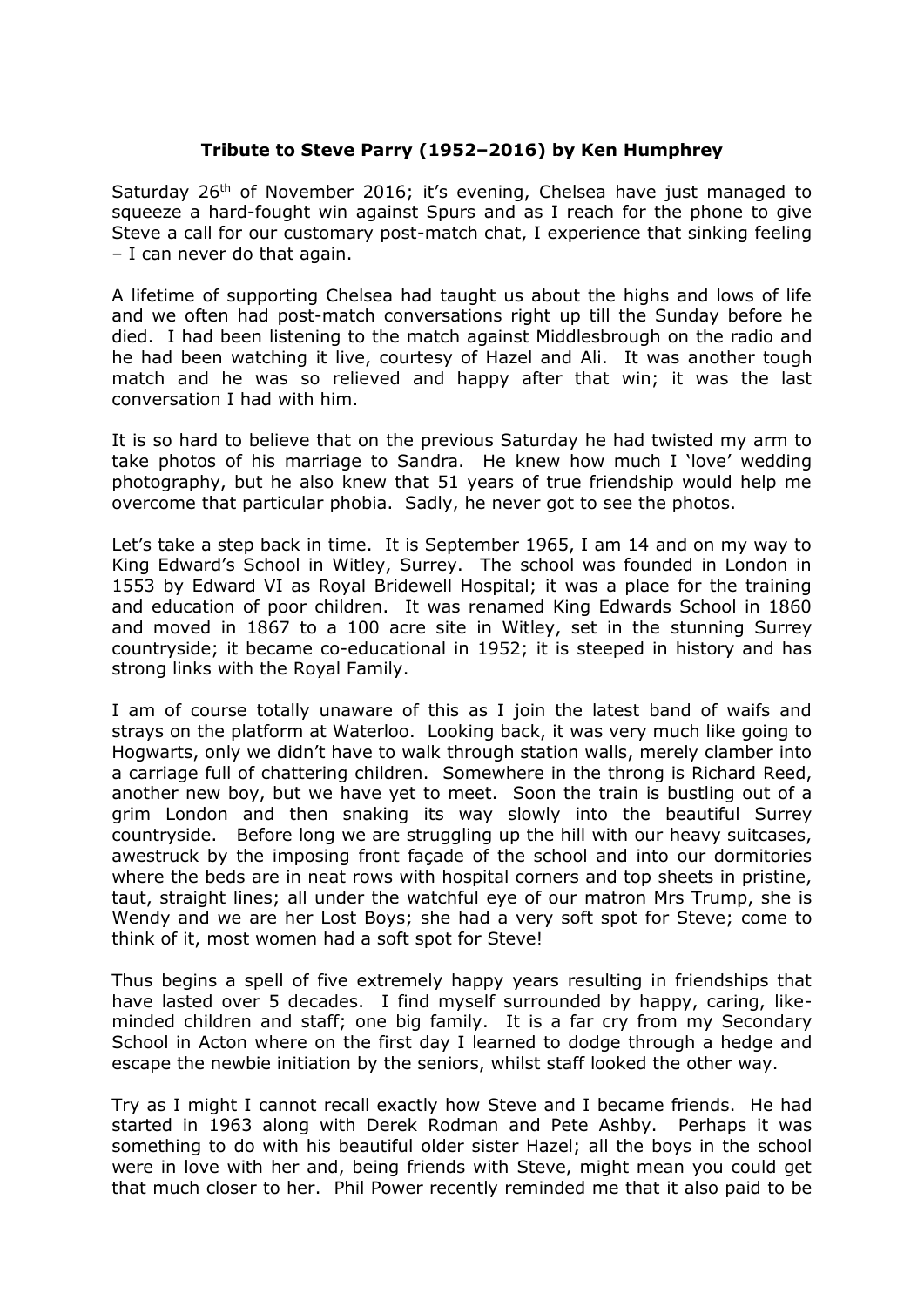nice to Steve as he was in charge of haircuts; I seem to remember some poor kids having to go every week to make up the numbers, as that gave some of us a chance to grow our hair a little longer; yes, I did have hair once.In reality, it was probably more to do with the fact that we were in the same year and the same house, Grafton, along with Richard. Pete was in Edward house, also in the sunny Southside wing of the school and we all supported Chelsea, so it was fate really. Somehow Derek and Steve Gotting, from Ridley House in the dark Northside, managed to infiltrate the band.

Cricket was key to our relationship; we opened the bowling together; Steve was quick and loved whistling the ball past openers' ears, particularly if they had the audacity to pinch a run off him. Batsmen's eyes used to light up when they saw me trundle in with my medium pacers, but they soon dimmed with the clatter of stumps as they tried to heave my line and length deliveries over the fence; I can still see Steve gesturing and mouthing, 'I got you that one.' He swore I would not have taken nearly as many wickets if he hadn't been at the other end terrifying batsmen; he was probably right. When we weren't representing our house, the school or the numerous other teams we played for, we were honing our skills in the nets; always spending time together. Richard was the scorer with his neat writing and coloured pencils, so more bonds were being forged.

Football was very important in our lives. We were both in the  $2^{nd}$  XI and occasionally in the  $1^{st}$ ; Steve in goal and me in the forward line. When we weren't playing competitively we were on Lower Side with his Peter Bonetti trying to save my Bobby Tambling free kicks and penalties; halcyon days. Steve threw the javelin in competition with Pete, both tall and blond, they were often mistaken for each other, but not by Carole Halligan, who fondly remembers the 'blond Adonis in his cricket whites, with the eyes that always had a sparkle'.

Given what life had thrown at Steve and Hazel, it is a testament to his character that those eyes could sparkle at all; he never bore grudges, except against Leeds United or Arsenal, maybe Man United.

Several people have mentioned Steve's determination; Derek remembers a teacher telling him he wouldn't do well at carpentry; what do teachers know! I remember when he tried to teach himself how to play the guitar; he practised for weeks learning Bobby Shafto and, when he got it, he was so proud he played it again and again and again and again; in fact, he played it so often someone suggested, that for the future safety of his guitar, he might want to learn something else; he paused for a moment and then continued regardless. Mild mannered he may have been but, when he set his mind to something….well.

Being tall and athletic, he was in the First Team for basketball with Pete, Derek and Steve Gotting, who recalls him as being 'a real competitor and a good guy to be beside in any occasion'. Not being tall and athletic, I was the scorer and that meant we all spent even more time together, particularly when travelling to away matches and singing our hearts out in the minibus, as we did for football and cricket.

He hated losing in sports, particularly his beloved Chelsea and in the '60's Chelsea seemed to lose more often than not; this would darken his mood and the rest of Saturday could be a write-off, something his girlfriends of the time would certainly testify. But we still kept the faith and attended as many home games as possible during the holidays, walking to Stamford Bridge and back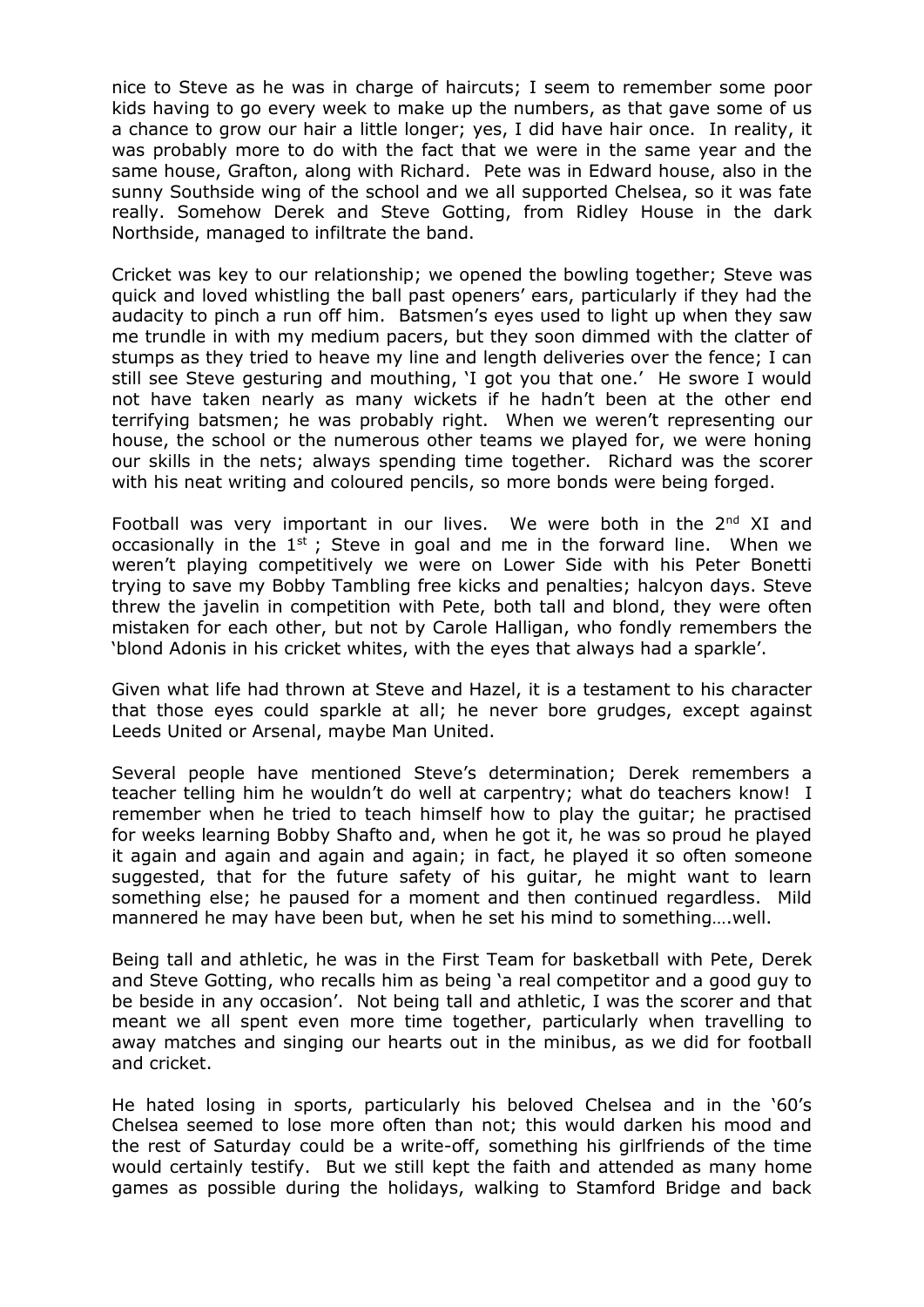from my mum's flat in Grosvenor Road in Chiswick; no wonder we were thin in those days. The flat played a very important part in our school holidays. Steve would often come and stay for the entire break, or so it seemed, as would Pete, Derek, Richard and anyone else who happened to join our merry throng. It's amazing how many people we managed to squeeze into my tiny bedroom.

That bedroom was our den and there are so many happy memories of trips to the City Barge, where we would get cheap rounds because the barmaids thought I looked like Englebert Humperdink's younger brother and Steve looked like Bowie, followed by late night card sessions drinking Watney's Red Barrel, John Courage, Lord Tankard and the like, before we progressed to Fullers, Ruddles, fine wines and malt whisky. There were dawn walks along the Thames and then back to my room to crash out before being woken up by the smell of a cooked breakfast, being prepared by my wonderful mother.

All this helped take Steve's mind off the fact that his Aunt and Uncle, who were his guardians, had insisted he bring his pyjamas to our 'sleepovers'; he never wore them, but he never lived it down either.

In the 70's our Band of Brothers started to expand as it now encompassed Kim, Ruth, Su, Sally, Cathy, Tom, Peggy, Nicky and Michael; Winchester Weekends were added to our vocabulary of fun. Peggy reminded me that, although Steve had a dry sense of humour, he could also be a bit of a clown and she fondly remembers Steve and Richard striding down the road very convincingly copying John Cleese's ministry of silly walks and the fact that they seemed to know the whole of 'Monty Python's Flying Circus' inside out and often re-enacted some of the funniest sketches brilliantly. Nicky commented on how he could be all serious one moment, the next he would turn a spoon into a microphone and belt out a favourite song; Bowie or the Boss most likely. I will miss those silly moments.

On their wedding day, I apologised to Steve for my dark suit. Unfortunately, living in Cornwall, there isn't much call for suits, so my dark one is now the only one that fits and therefore has to suffice for weddings and funerals. He looked down at his dark suit and said, 'Don't worry mate, this is my only suit as well, guess they'll be burying me in it soon. Conversations like that can only happen when you have known someone closely for a long, long time.

On the evening of the wedding when Ruth and I were the last to say goodbye, having shared a final malt with Steve, he gave us both one of his great big hugs, having tried to tell people all day that he couldn't touch anyone as he was Neutropenic; the look in his eyes told us that we were probably seeing him and touching him for the last time.

'Time it was And what a time it was, it was A time of innocence A time of confidences Long ago it must be I have a photograph Preserve your memories They're all that's left you.'